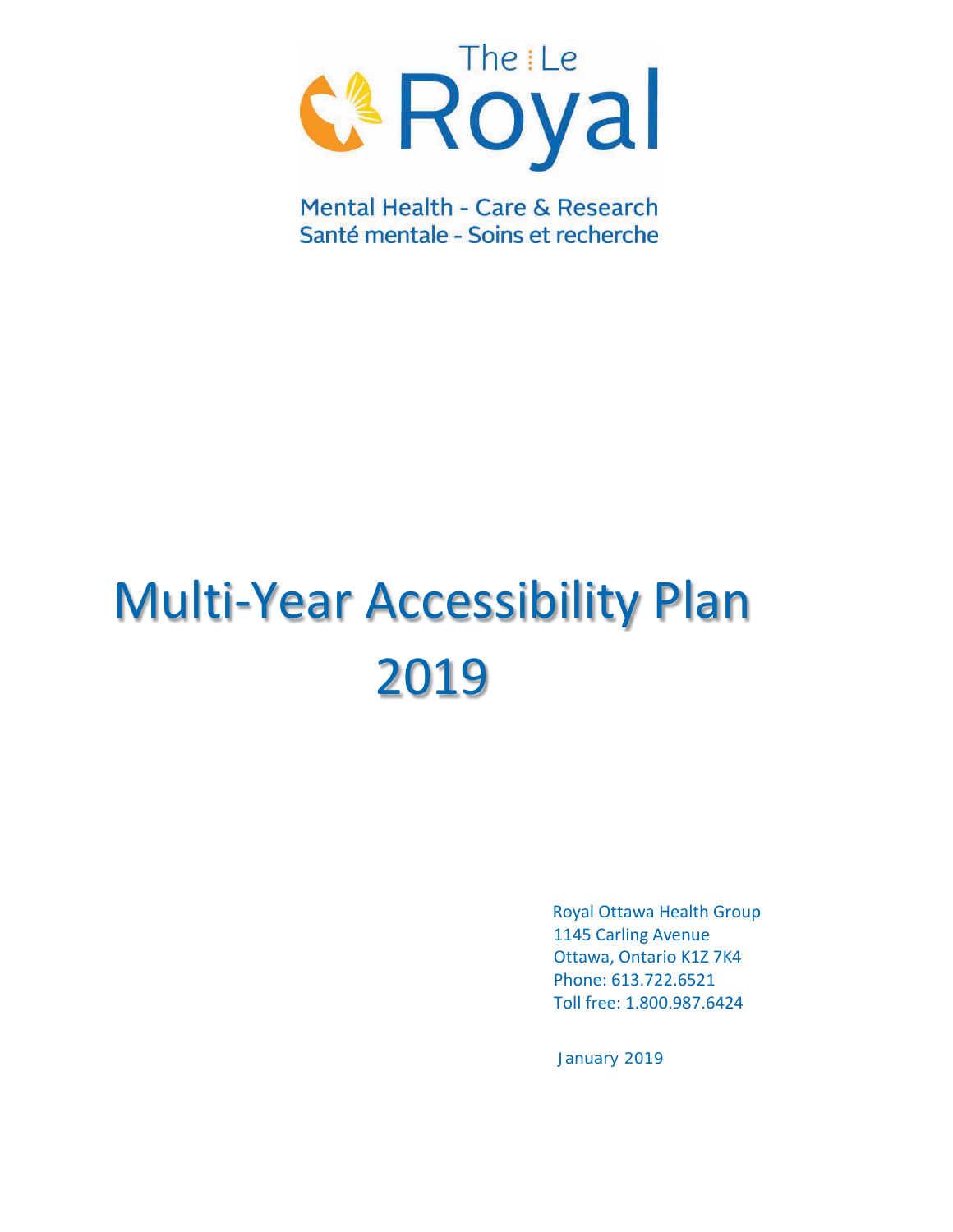#### **Executive Summary**

This plan is about increasing access to services and minimizing barriers to participation for individuals with disabilities. The Accessibility for Ontarians with Disabilities Act (2005) has shifted the legal requirements by enacting specific standards that must be met (unlike the ODA which did not have legally enforceable standards). Failure to comply runs the risk of a substantial fine of up to \$100,000 per day. The first standard to be enacted was the Customer Service Standard, which all public sector organization had to comply with by January 1, 2010. The long-term goal of the legislation is a barrier-free Ontario for people with disabilities by 2025 through the development and implementation of accessibility standards for the private and public sectors.

The Accessibility for Ontarians with Disabilities Act (AODA) was instituted in 2005. The Customer Service Standard is the first standard to become law healthcare facilities were required to meet this standard by January 2010. The legislation established requirements for the interaction and guidance on how to treat people with disabilities. In July 2011 the 'Integrated Standard' came into effect. This Standard addresses Information and Communication, Employment, and Transportation with compliance deadlines ranging from 2012-2015 for large public sector organizations such as The Royal.

The Royal's Accessibility Plan describes measures taken in to identify, remove and prevent barriers for individuals with both visible and invisible disabilities including patients, staff, clients, community, visitors and other members of the community. This Plan also provides an overview of The Royal and its commitment to accessibility planning. The Royal recognizes that individuals with disabilities have a right to expect the same access to health services as those without disabilities. Our accessibility plan is designed to ensure we meet legal requirements as well as increasing inclusive and equitable treatment of individuals with disabilities.

Our plan is based on: the legislative requirements; an audit of physical environment; review of internal policies, information technology and facilities and feedback from committee members and other stakeholders. Additionally, The Royal addresses many of the elements of signage, wayfinding, access and mobility within the parameters of its designation as a Senior-Friendly Hospital.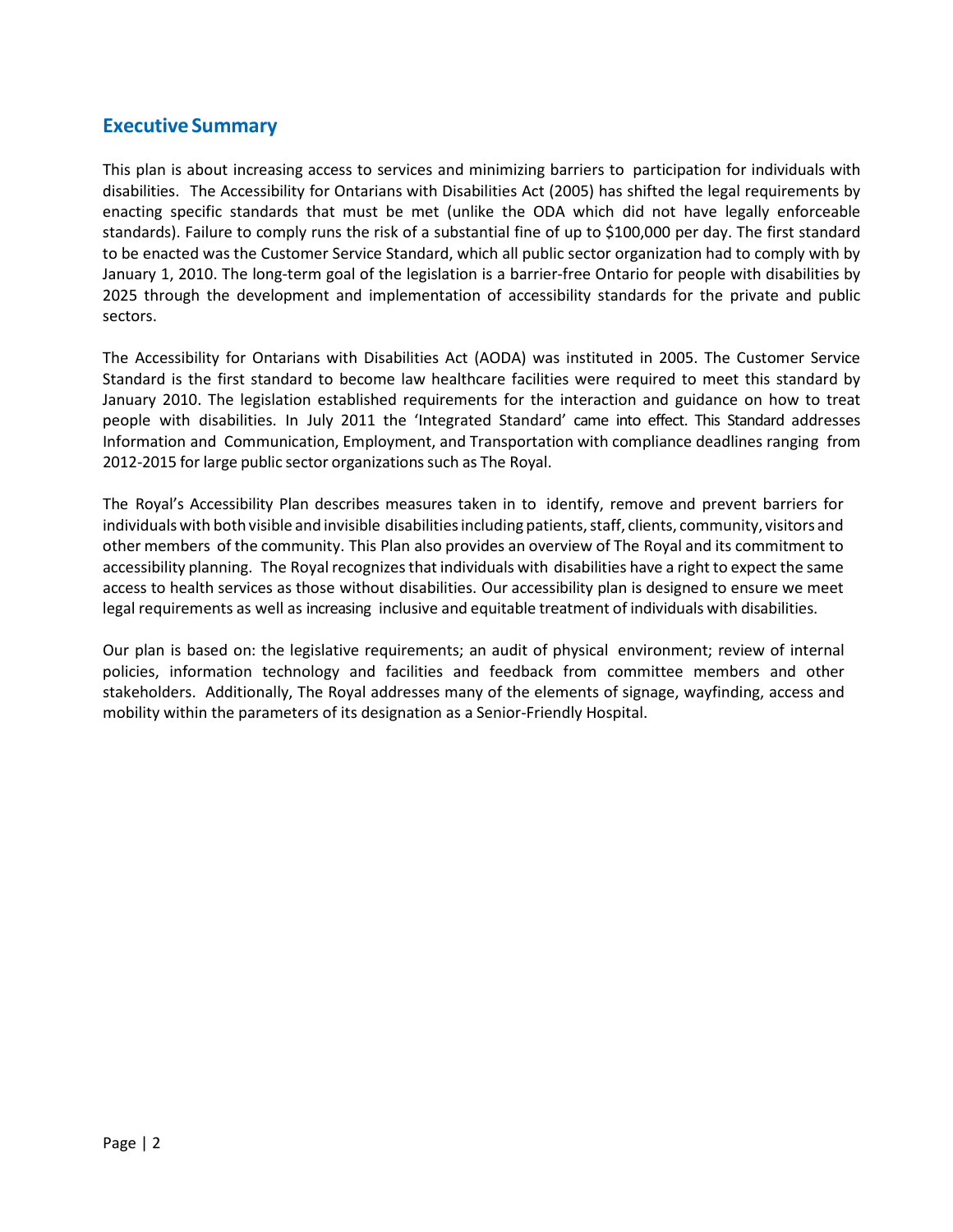### **The Aims and Objectives of the Accessibility Plan**

Accessibility for people with disabilities is understood as relating to attitudes, knowledge and skills of service providers; policies and practices, buildings and design, information and communication, and as such relate to many departments at The Royal. The collective actions of these departments determine our level of accessibility, integration and efficacy regarding disability issues from a client, family member, staff or community perspective. This Plan is designed to describe the processes used to identify, remove and prevent barriers; the progress made towards enhancing accessibility at The Royal and; how The Royal will ensure compliance and inform the public of this.

**The Royal** is one of Canada's foremost mental health care and academic health science centres. Our mandate is simple: to get more people living with mental illness into recovery faster. The Royal combines the delivery of specialized mental health care, advocacy, research and education to transform the lives of people with complex and treatment resistant mental illness. The Royal's Institute of Mental Health Research is proudly affiliated with the University of Ottawa. The Royal Ottawa Foundation for Mental Health raises funds that support The Royal's work. The Royal places a sharp focus on awareness building through the *You Know Who I Am* campaign and the DIFD youth initiative.

The Royal takes an integrated approach to the treatment of people with mental illness. Treatment is tailored to each individual and developed in collaboration with patients and their support system. Research and education also play an important part at The Royal improving treatment for patients and mentoring the next generation of mental health experts. The clinical programs at The Royal focus on anxiety disorders; community mental health; forensic psychiatry; general psychiatry in transition; geriatric psychiatry; mood disorders; schizophrenia; sleep disorders; substance use & concurrent disorders; and youth psychiatry. Each program provides services not only to patients in the hospital but on an outpatient basis as well. They may also provide community treatment and outreach to long term care homes, shelters and other community organizations. The Royal connects with about 62,000 clients and families yearly. Strongly supported by government, business and community leaders, The Royal has strong community links to Eastern Ontario while advancing global research into the brain and mental health.

#### *Our Vision...*

Mental health care transformed through partnerships, innovation and discovery *Our Mission...*

Delivering excellence in specialized mental health Care, Advocacy, Research and **Education** 

#### *Our Values...*

We are guided by innovation and a passionate commitment to collaboration, honesty, integrity and respect.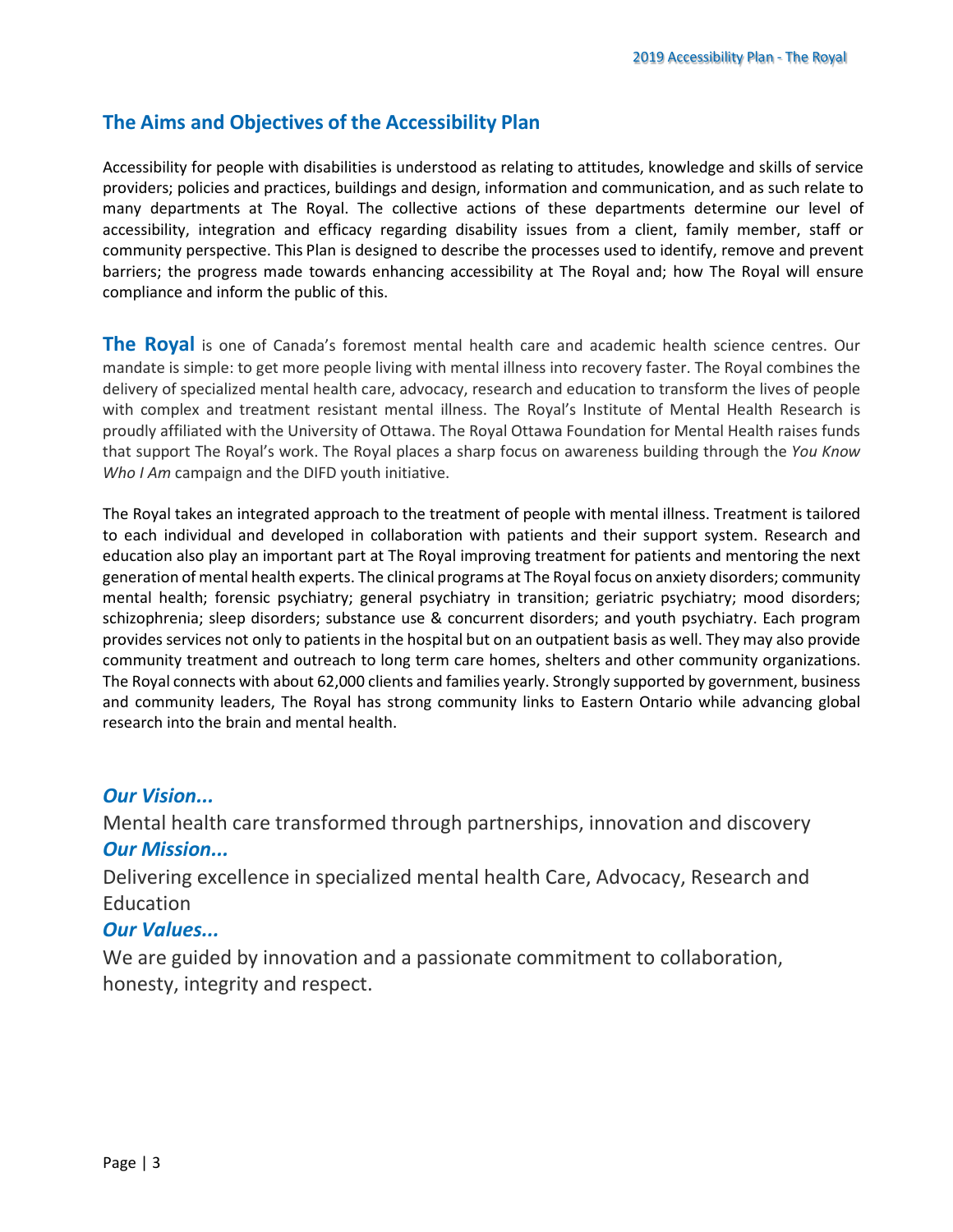# *Our Strategic Plan 2015-2020 and the Five Directions*



The Royal uses the strategic directions of our 2015-2020 Strategic Plan to address Accessibility for across all sites and into the community we serve. By aligning the standards with our Directions and using the objectives as well, The Royal uses innovative ways to remove barriers, enhance communication and ensure quality care for all.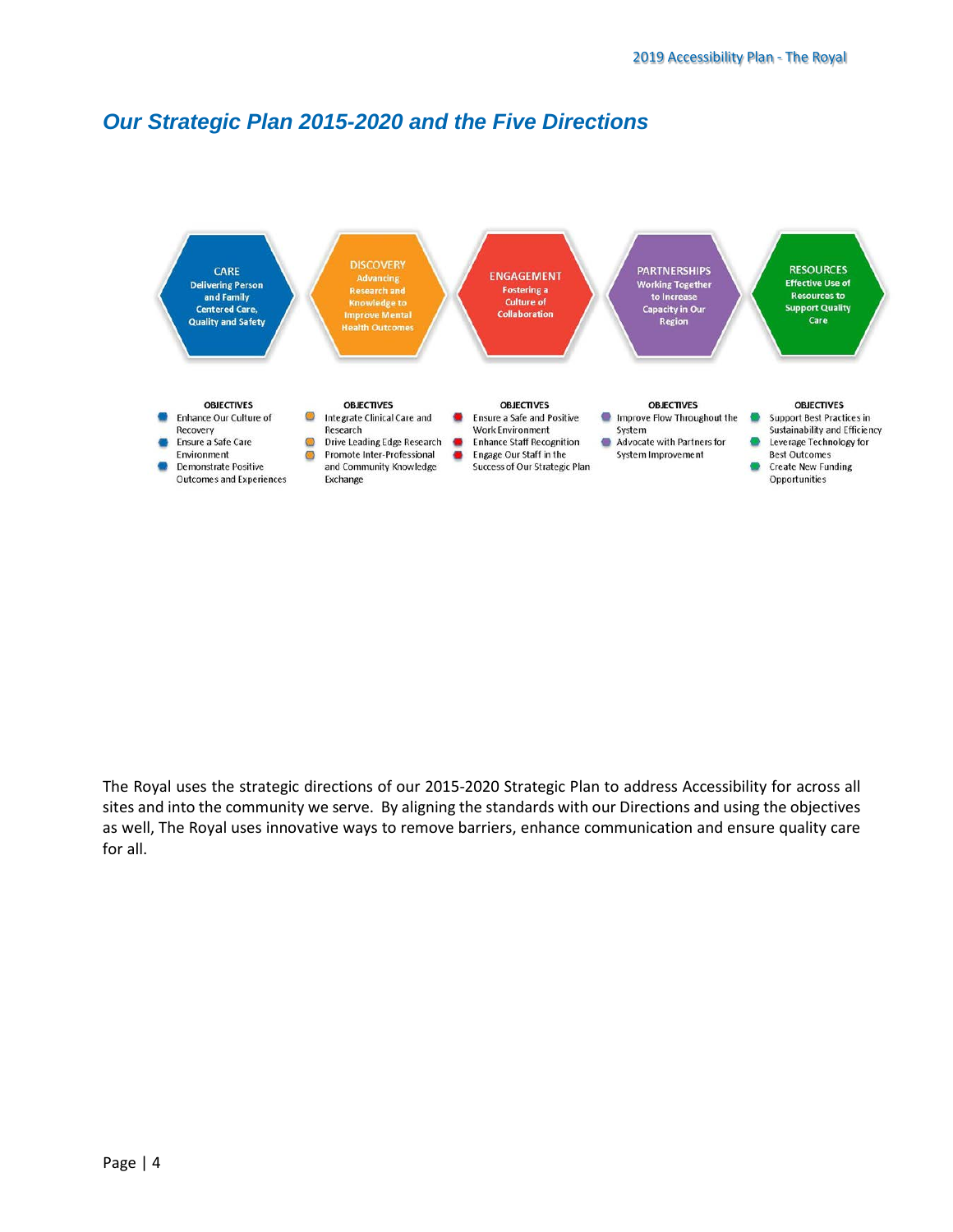#### **The Accessibility Committee at The Royal** (Appendix 1)

This committee aims to increase integration, communication and accountability for disability access issues at The Royal. Two pieces of legislation anchor the work of the committee, the Ontarians with Disabilities Act (2001) and the Accessibility for Ontarians with Disabilities Act (2005), the purpose of which is to improve opportunities for people with disabilities and to ensure the identification, removal and prevention of barriers to their full participation in the life of the province. This committee monitors organization wide accessibility to ensure that The Royal, at a minimum, meets the legal requirements for accessibility legislation through the development, monitoring, and reporting of an annual accessibility plan, and works to promote and increase accessibility, equity and integration for people with disabilities across The Royal.

Membership of the committee will include but not be limited to, representativesfrom Client Advisory Council and Family Advisory Council, IT, Learning & Development, Facilities Management, Clinical Staff, Human Resources, Royal Ottawa Place, Carlingwood, FTU and STU, Occupational Health and Safety, Infection Control, Institute of Mental Health Research, Clinical Support Services, Coordinator–Client & Family Relations, Communications and Supply Chain Management. Membership will include representatives with expertise on disability and equality and those with lived experience of disabilities.

The Accessibility Committee will monitor the implementation of the Accessibility Plan. The status of the Plan, as well as the supporting policies will be reviewed on an annual basis as well as at quarterly meetings. The Accessibility Committee will ensure that the Accessibility Plan is posted on the external website of The Royal [\(http://www.theroyal.ca/\)](http://www.theroyal.ca/) and is available in alternative formats upon request. In addition, there is an Accessibility page on the internal web (OREO) with links to mandatory training, articles and presentations for staff.

#### **Methods used to Identify Barriers at The Royal**

- The Client and Family Relations Coordinator receives feedback from clients and the public related to disability and accessibility, and triages these to the appropriate person(s)/department.
- Detailed audits of the facility, the support systems and the work environment are ongoing.
- Staff are encouraged to report any accessibility-related concerns to their manager and/or the Accessibility Committee via [accessibility@theroyal.ca](mailto:accessibility@theroyal.ca)

The results of input from the above, along with the AODA standards and regulations, provide a basis for a prioritized barrier-removal strategy included in this Accessibility Plan.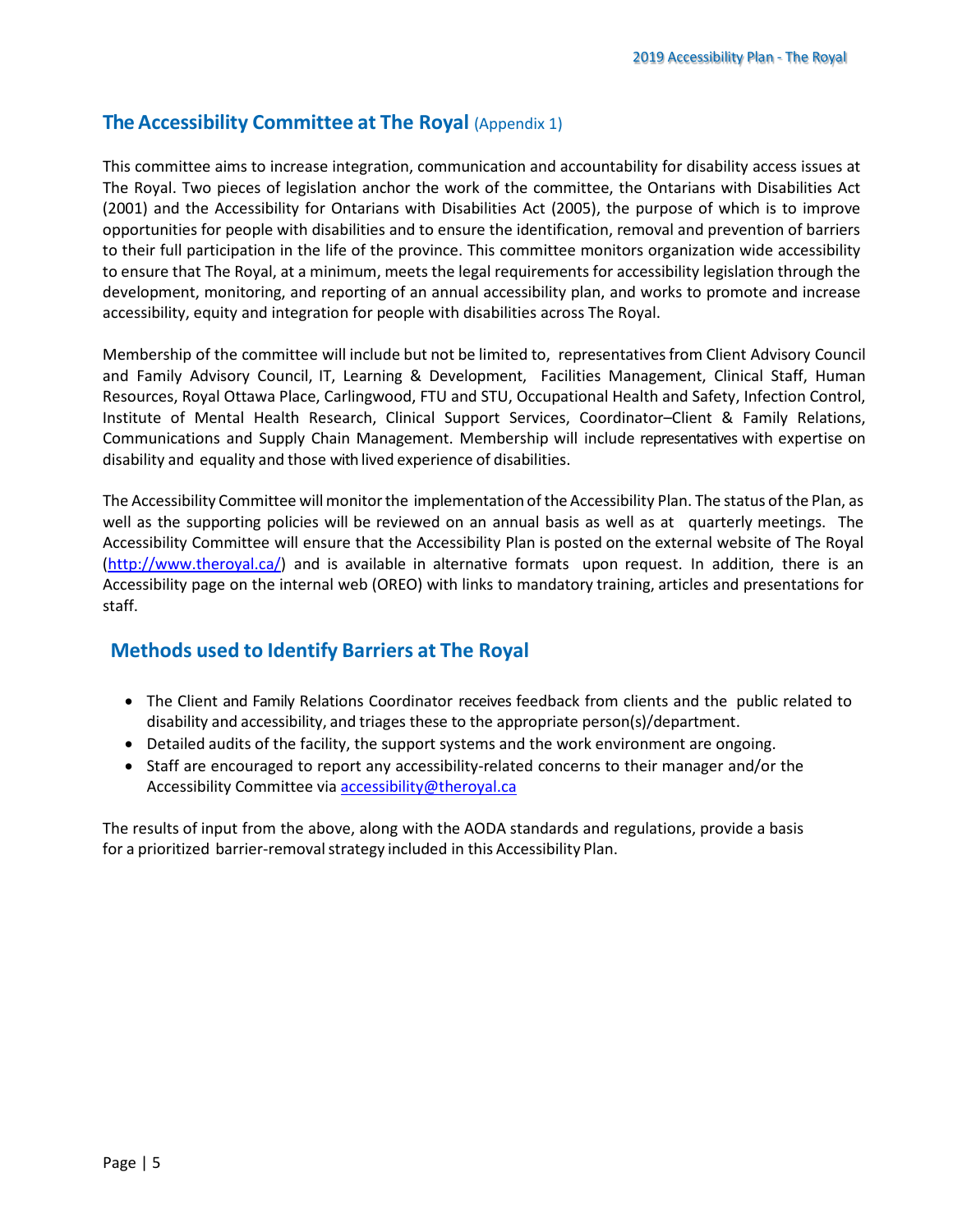#### **Education on Accessibility and Related Legislation at The Royal.**

The Royal will provide training to all staff who deal with the public on their behalf, and all who are involved in the development and approval of Accessibility policies, practices and procedures whether or not they are directly involved in providing care and/or services. This mandatory e-learning training will be provided to current staff and at orientation of new staff. Staff will also be notified by email and printed updates when changes are made to these policies, practices and procedures. Training will include but will not be limited to the following:

- The purposes of the AODA, IASR and OHR Code and the requirements of the associated legislation.
- How to interact and communicate with individuals with various types of disabilities.
- How to communicate with patients/clients over the telephone in clear and plain language and to speak clearly and slowly.
- How to interact with individuals with disabilities who use an assistive device or require the assistance of a service animal or a support person.
- How to use the assistive devices that may help with the provision of care and/or services to people with disabilities.
- What to do if an individual with a disability is having difficulty in accessing the ROHCG.
- ROHCG policies, practices and procedures relating to the way care and/or services are provided to individuals with disabilities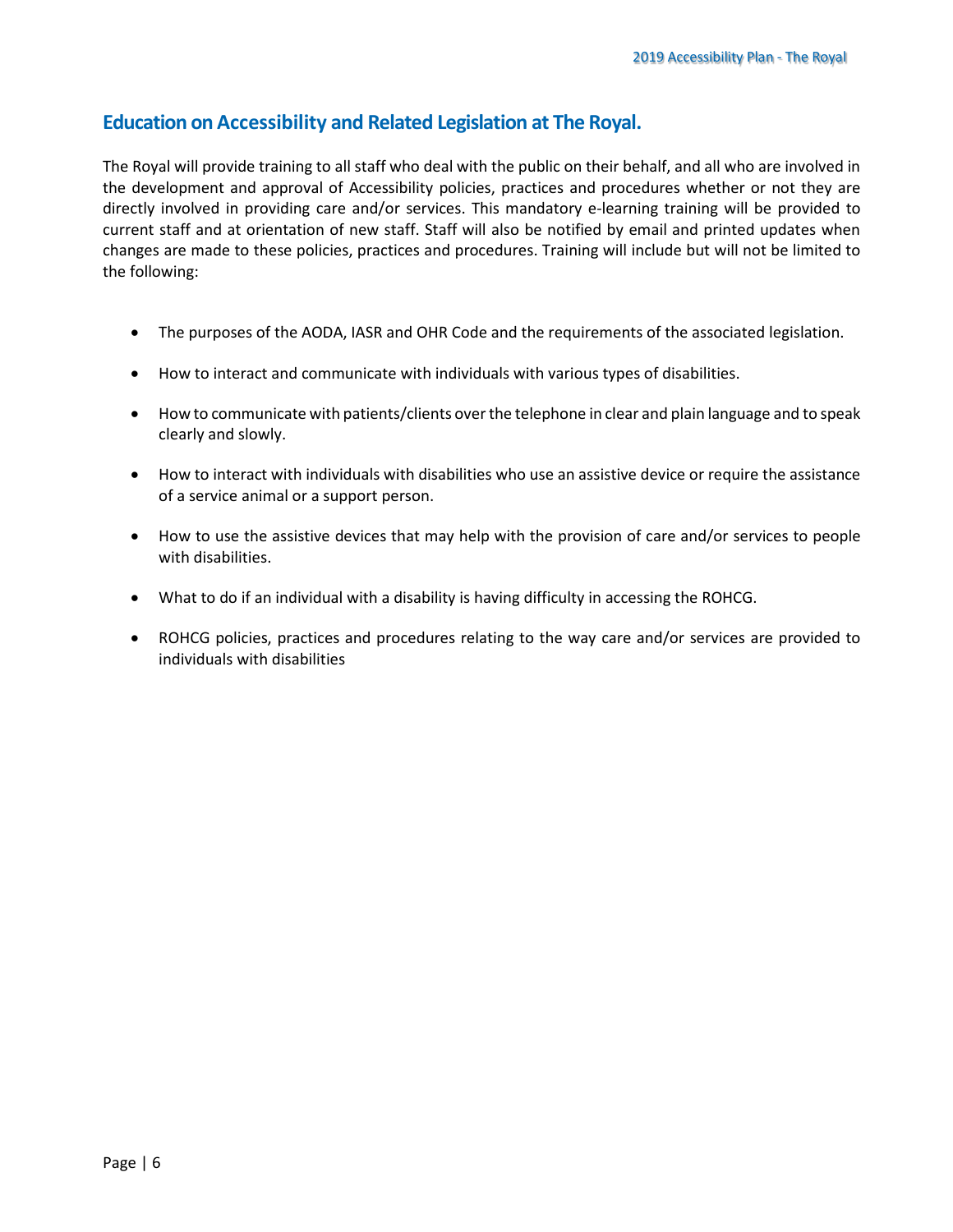## **Barrier Removal & AODA Compliance Initiatives at The Royal**

**Note:** Corporate Definition of Staff**:** includes all employees (permanent full time, part time, casual), physicians, registered volunteers, students, contractors and affiliates.

| Category of                                                                                         | <b>Identified Barrier</b>                                                                                 | <b>Processes required</b>                                                                                                                                                                                                     | <b>Status</b>                                                                                                                                                                                     |
|-----------------------------------------------------------------------------------------------------|-----------------------------------------------------------------------------------------------------------|-------------------------------------------------------------------------------------------------------------------------------------------------------------------------------------------------------------------------------|---------------------------------------------------------------------------------------------------------------------------------------------------------------------------------------------------|
| <b>Barrier/Compliance item</b>                                                                      |                                                                                                           | for Improvement                                                                                                                                                                                                               |                                                                                                                                                                                                   |
| 2010 Customer Service:<br>Training & Education<br>(mandatory requirement)                           | All Staff need to<br>understand the Customer<br>Service Standards and the<br>Accessibility for Ontarians. | <b>Education and Training</b><br>3 E-learning modules<br>have been created as<br>mandatory Accessibility<br>Training for all new staff<br>members. The modules<br>are Accessible Customer                                     | All staff members have<br>been training on<br>Accessible Customer<br>Service, Disability and<br>the Ontario Human<br>Rights Code and the<br>IASR. All new staff                                   |
|                                                                                                     |                                                                                                           | Service, Disability and<br>the Ontario Human<br>Rights Code and the<br><b>Integrated Accessible</b><br><b>Standard Regulation.</b>                                                                                            | members are required<br>to complete this training<br>upon hire. The<br><b>Accessibility Committee</b><br>determines accessibility<br>initiatives and<br>associated training on a<br>yearly basis. |
| 2010 Customer Service:                                                                              | Policy must be posted<br>publically (2010) and                                                            | The two policies have<br>been implemented in                                                                                                                                                                                  | CORP II-i 150 Providing a<br><b>Barrier Free</b>                                                                                                                                                  |
| Policy                                                                                              | available in alternative<br>formats by Jan 2013                                                           | the organization. They<br>have become part of                                                                                                                                                                                 | Environment & CORP II-i<br>151 Accessible Formats                                                                                                                                                 |
| (mandatory requirement)                                                                             |                                                                                                           | the mandatory training<br>requirements for all<br>staff. For new-hires<br>Corporate Welcome<br>Program covers these<br>two policies. On an<br>annual basis, the<br>policies are reviewed to<br>ensure they remain<br>current. | developed and part of<br>ongoing mandatory<br>education for all staff.<br>Polices are available<br>upon request in<br>accessible format.                                                          |
| <b>Customer Service:</b><br>Policy                                                                  | Review & Revision of<br>Policy on Annual basis.                                                           | Policies are tracked on<br>annual review using<br>approval dates.                                                                                                                                                             | Ongoing                                                                                                                                                                                           |
| 2010 Customer Service:<br>File Accessibility Report by<br>Dec 31st, 2010<br>(mandatory requirement) |                                                                                                           |                                                                                                                                                                                                                               | Completed                                                                                                                                                                                         |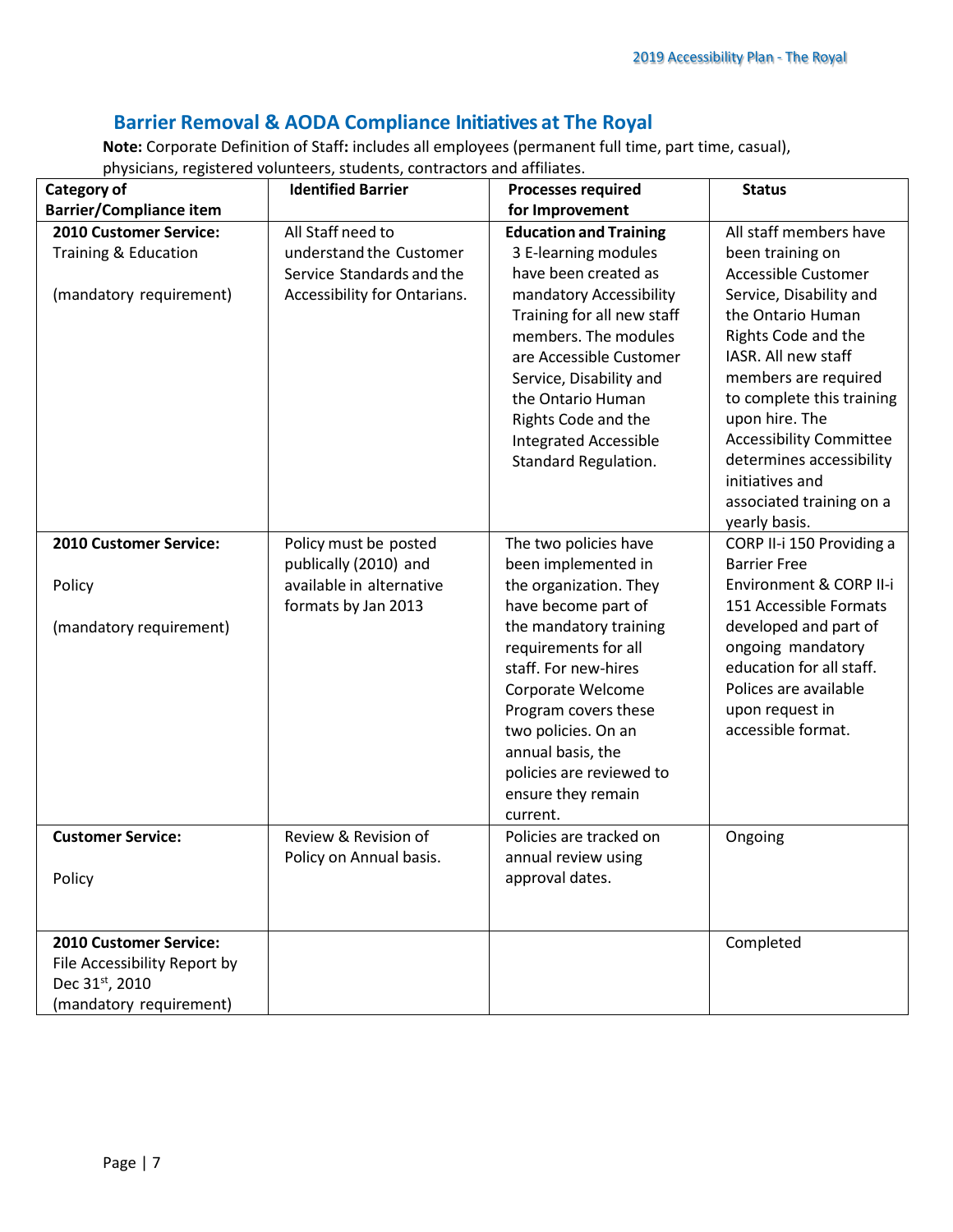| Category of                    | <b>Identified Barrier</b> | <b>Processes required</b>   | <b>Status</b> |
|--------------------------------|---------------------------|-----------------------------|---------------|
| <b>Barrier/Compliance item</b> |                           | for Improvement             |               |
| 2010-2011 Accessibility        |                           | <b>ROHCG:</b>               |               |
| <b>Interventions completed</b> |                           | Internet site updated with  |               |
|                                |                           | variable font option.       |               |
|                                |                           | Developed new policy and    |               |
|                                |                           | procedure on accessibility. |               |
|                                |                           | Developed accessibility     |               |
|                                |                           | training programs for       |               |
|                                |                           | staff.                      |               |
|                                |                           | Improved signage to         |               |
|                                |                           | accessible washrooms,       |               |
|                                |                           | <b>ROMHC:</b>               |               |
|                                |                           | Installed 3 automatic door  |               |
|                                |                           | opens for washrooms         |               |
|                                |                           | Installed automatic door    |               |
|                                |                           | open to tower entrance.     |               |
|                                |                           | Renovated                   |               |
|                                |                           | switchboard/reception       |               |
|                                |                           | areas to be accessible      |               |
|                                |                           | Installed additional        |               |
|                                |                           | accessible parking          |               |
|                                |                           | Relocated accessible        |               |
|                                |                           | parking closer to main      |               |
|                                |                           | entrance                    |               |
|                                |                           | Reduced door opener         |               |
|                                |                           | pressures                   |               |
|                                |                           | Installed delay door        |               |
|                                |                           | closures on main routes     |               |
|                                |                           | of travel                   |               |
|                                |                           | Fire enunciation for the    |               |
|                                |                           | hard of hearing installed.  |               |
|                                |                           | <b>BMHC:</b>                |               |
|                                |                           | Removed fencing to          |               |
|                                |                           | improve access between      |               |
|                                |                           | wards D & E                 |               |
|                                |                           | Installed additional        |               |
|                                |                           | accessible parking space    |               |
|                                |                           | close to Ward E             |               |
|                                |                           | Site map with wheelchair    |               |
|                                |                           | ramps developed             |               |
|                                |                           |                             |               |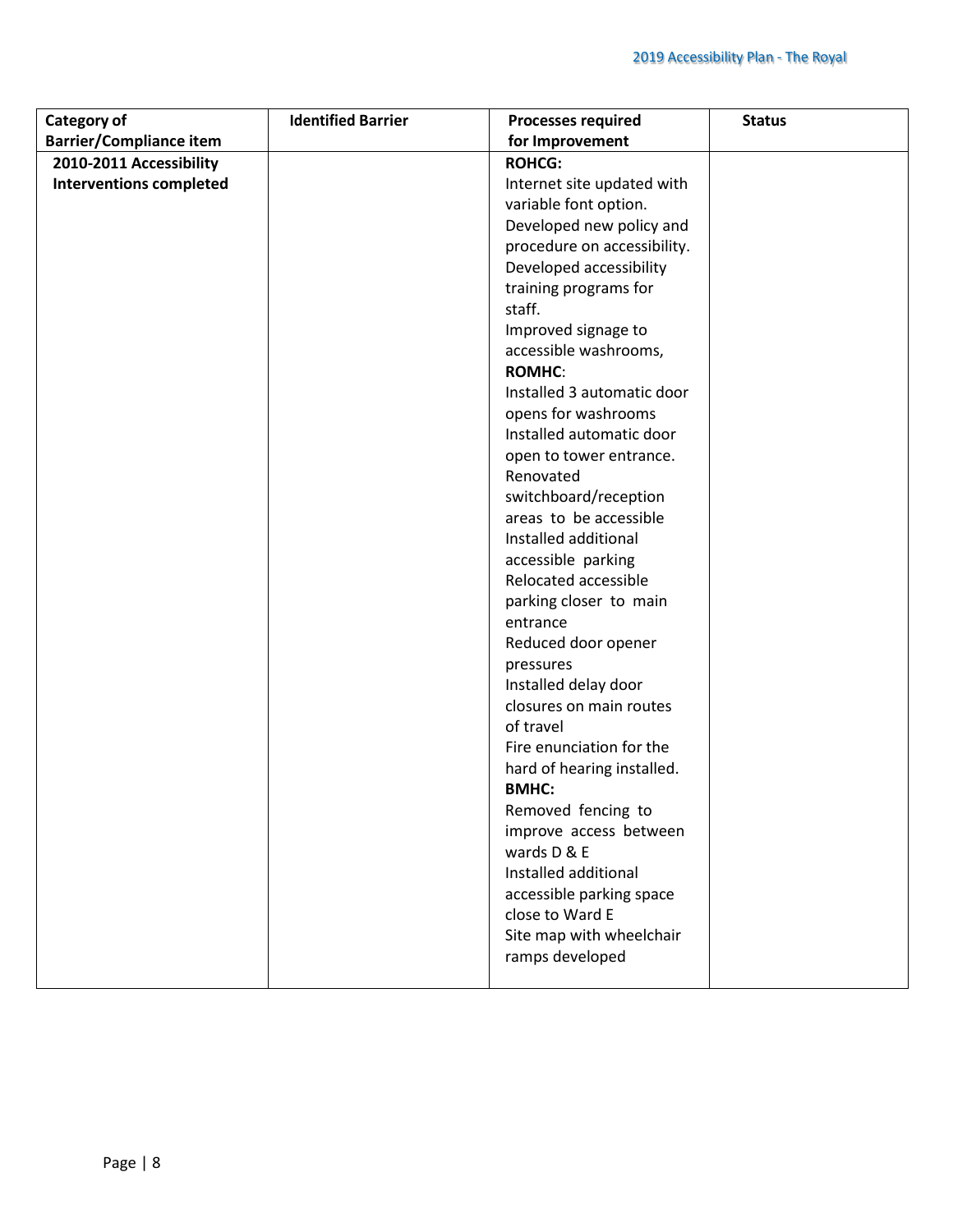| Category of                                                                                                                                                     | <b>Identified Barrier</b>                                                                                                                                                                             | <b>Processes required</b>                                                                                                                                                                                                                                                                                                                                     | <b>Status</b>                                                                                                                                                                   |
|-----------------------------------------------------------------------------------------------------------------------------------------------------------------|-------------------------------------------------------------------------------------------------------------------------------------------------------------------------------------------------------|---------------------------------------------------------------------------------------------------------------------------------------------------------------------------------------------------------------------------------------------------------------------------------------------------------------------------------------------------------------|---------------------------------------------------------------------------------------------------------------------------------------------------------------------------------|
| <b>Barrier/Compliance item</b>                                                                                                                                  |                                                                                                                                                                                                       | for Improvement                                                                                                                                                                                                                                                                                                                                               |                                                                                                                                                                                 |
| 2012 Information &<br><b>Communications:</b><br>Emergency & Public Safety<br>Information<br>(mandatory requirement)                                             | Any planned Service<br>Disruptions must be<br>public posted (external<br>Website).<br>If Emergency Codes/<br>Plans are available to<br>the Public they must be<br>available in Accessible<br>formats. | Any planned service<br>interrupts will be posted<br>on the external web page.<br>Any unplanned<br>interruptions are<br>announced overhead,<br>staff are notified by email<br>and signage is posted.<br>As The Royal does not<br>publically post<br>Emergency/Code<br>Responses the second<br>part does not apply.                                             | <b>Planned Service</b><br>Interruptions on front<br>page of External<br>Website and OREO.                                                                                       |
| <b>Information &amp;</b><br><b>Communications:</b><br>Emergency & Public Safety<br>Information                                                                  |                                                                                                                                                                                                       | Facilities/IT notify in a<br>timely manner of any<br>interruptions to<br><b>Accessibility Committee</b><br>Chair - Chair posts to<br>internal Website and<br>ensures Communications<br>posts to external Website                                                                                                                                              | Ongoing                                                                                                                                                                         |
| 2012 Employment:<br>Provide individualized<br>workplace emergency<br>response information for<br>employees who have a<br>disability.<br>(mandatory requirement) |                                                                                                                                                                                                       | Individualized Emergency<br>Management Protocol in<br>place and updated on<br>annual basis. Staff who<br>may need assistance due to<br>a disability in evacuating<br>their place of work in an<br>emergency are encouraged<br>to inform their managers<br>and OHSS RNs so that an<br>individualized plan is<br>developed and tailored to<br>suit their needs. | Introduced initially to all<br>staff with Accessibility<br>roll out. Reminders sent<br>in May of each year.<br>Introduced to staff on<br>their first contact with<br>The Royal. |
| 2013 General<br><b>Requirements:</b><br>Policies<br>(mandatory requirement)                                                                                     |                                                                                                                                                                                                       | CORP II-i 150 Providing a<br><b>Barrier Free Environment</b><br>& CORP II-i 151 Accessible<br>Formats have been<br>implemented across the<br>organization.                                                                                                                                                                                                    | The policies are<br>reviewed on an annual<br>basis to ensure they<br>remain current.                                                                                            |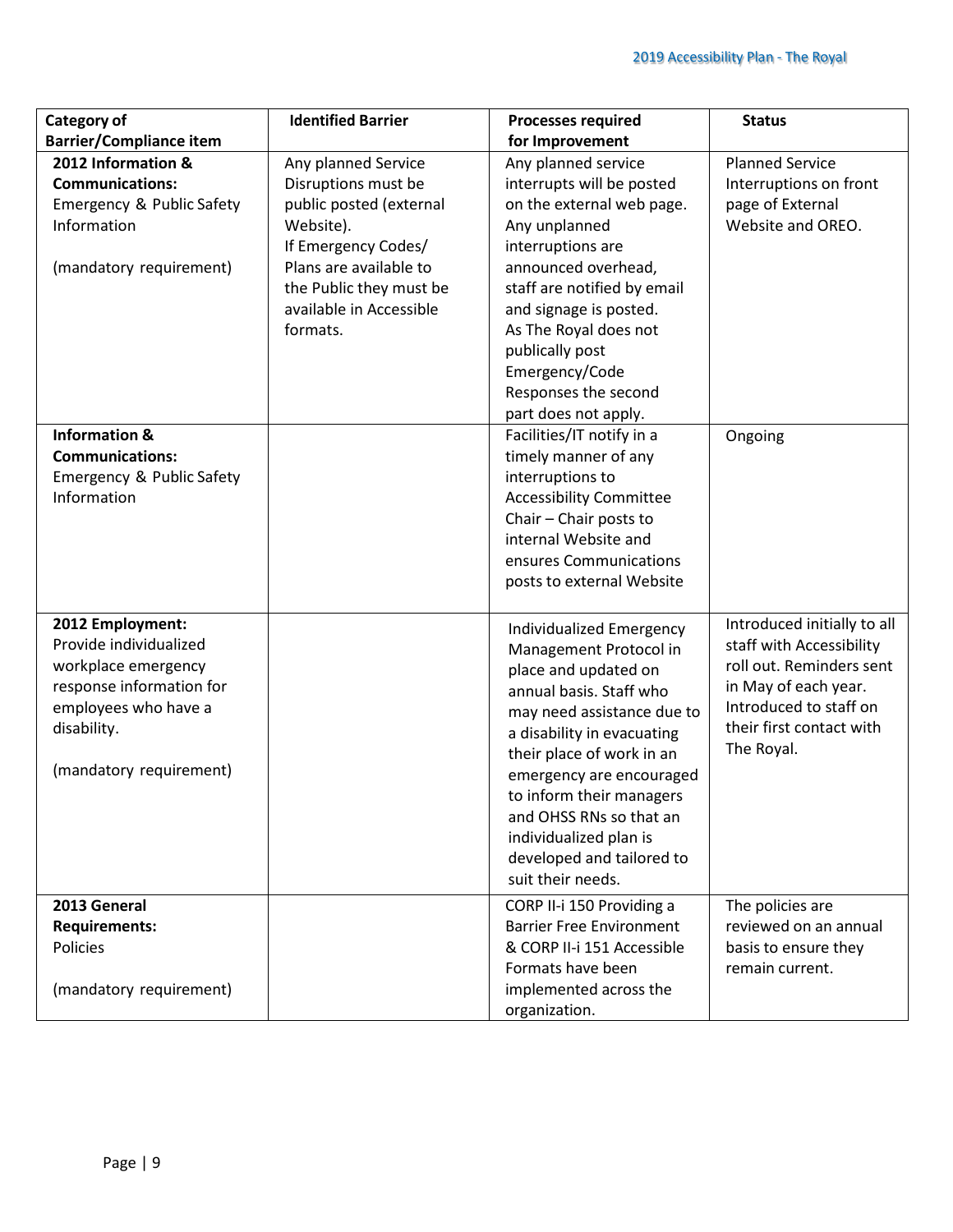| <b>Category of</b>                                                                               | <b>Identified Barrier</b>                                                                                                                                                                                                                                                                                                                                                         | <b>Processes required</b>                                                                                                                                                                        | <b>Status</b>                                                                                                 |
|--------------------------------------------------------------------------------------------------|-----------------------------------------------------------------------------------------------------------------------------------------------------------------------------------------------------------------------------------------------------------------------------------------------------------------------------------------------------------------------------------|--------------------------------------------------------------------------------------------------------------------------------------------------------------------------------------------------|---------------------------------------------------------------------------------------------------------------|
| <b>Barrier/Compliance item</b>                                                                   |                                                                                                                                                                                                                                                                                                                                                                                   | for Improvement                                                                                                                                                                                  |                                                                                                               |
| 2013 General<br><b>Requirements:</b><br>Multi-Year Accessibility Plan<br>(mandatory requirement) | A multi-year accessibility<br>plan outlining strategy to<br>identify, remove and<br>prevent barriers and meet<br>requirements of IASR is<br>established, implemented,<br>maintained and<br>documented. The<br>accessibility plan is posted<br>on website and provided in<br>an accessible format upon<br>request. Plan is reviewed<br>and updated at least once<br>every 5 years. | Plan developed and posted<br>on External Web. Plan<br>continuously under revision<br>and posted to OREO.                                                                                         | Plan is reviewed<br>annually.                                                                                 |
| 2013 General                                                                                     | Incorporate accessibility                                                                                                                                                                                                                                                                                                                                                         | As self-serve kiosks are                                                                                                                                                                         | As kiosks are up for                                                                                          |
| <b>Requirements:</b>                                                                             | features when procuring                                                                                                                                                                                                                                                                                                                                                           | replaced these features                                                                                                                                                                          | renewal                                                                                                       |
| Kiosks                                                                                           | or acquiring self-service                                                                                                                                                                                                                                                                                                                                                         | are to be incorporated                                                                                                                                                                           | procurement                                                                                                   |
| (mandatory requirement)                                                                          | kiosks.                                                                                                                                                                                                                                                                                                                                                                           | into the tendering process.<br>Currently ATM kiosk,<br>Parking Kiosks and Change<br>Machine do not meet<br>standards.                                                                            | processes address<br>accessibility needs.                                                                     |
| <b>General Requirements:</b>                                                                     |                                                                                                                                                                                                                                                                                                                                                                                   | <b>Improvement Required:</b>                                                                                                                                                                     | Vending machine in                                                                                            |
| Kiosks                                                                                           |                                                                                                                                                                                                                                                                                                                                                                                   | Recommend that new<br>ATM have backlighting<br>and raised (touch related)<br>keys to comply with<br>AODA.                                                                                        | <b>Winter Garden</b><br>moved to a more<br>accessible area.<br>Vending machine<br>has accessible<br>features. |
| 2013 General                                                                                     | The Accessibility for                                                                                                                                                                                                                                                                                                                                                             | Must incorporate                                                                                                                                                                                 | Incorporated into                                                                                             |
| <b>Requirements:</b>                                                                             | <b>Ontarians with Disabilities</b>                                                                                                                                                                                                                                                                                                                                                | "Accessibility criteria &                                                                                                                                                                        | <b>CORP II-i 130</b>                                                                                          |
| Procurement or acquiring                                                                         | Act, 2005 (AODA)                                                                                                                                                                                                                                                                                                                                                                  | features" when                                                                                                                                                                                   | Procurement and in                                                                                            |
| goods, services or facilities                                                                    | Accessibility Standard for<br><b>Customer Service (ASCS)</b>                                                                                                                                                                                                                                                                                                                      | procuring or acquiring<br>goods, services or                                                                                                                                                     | internal processes                                                                                            |
| (mandatory requirement)                                                                          | and the Integrated<br><b>Accessibility Standards</b><br><b>Regulation (IASR)</b><br>requirements have been<br>incorporated into<br>organizational<br>procurement policies and<br>practices.                                                                                                                                                                                       | facilities (unless not<br>practicable to do but<br>must be able to explain<br>why not if requested).<br>Our Procurement<br>policy includes<br>language to ensure<br>compliance with the<br>AODA. |                                                                                                               |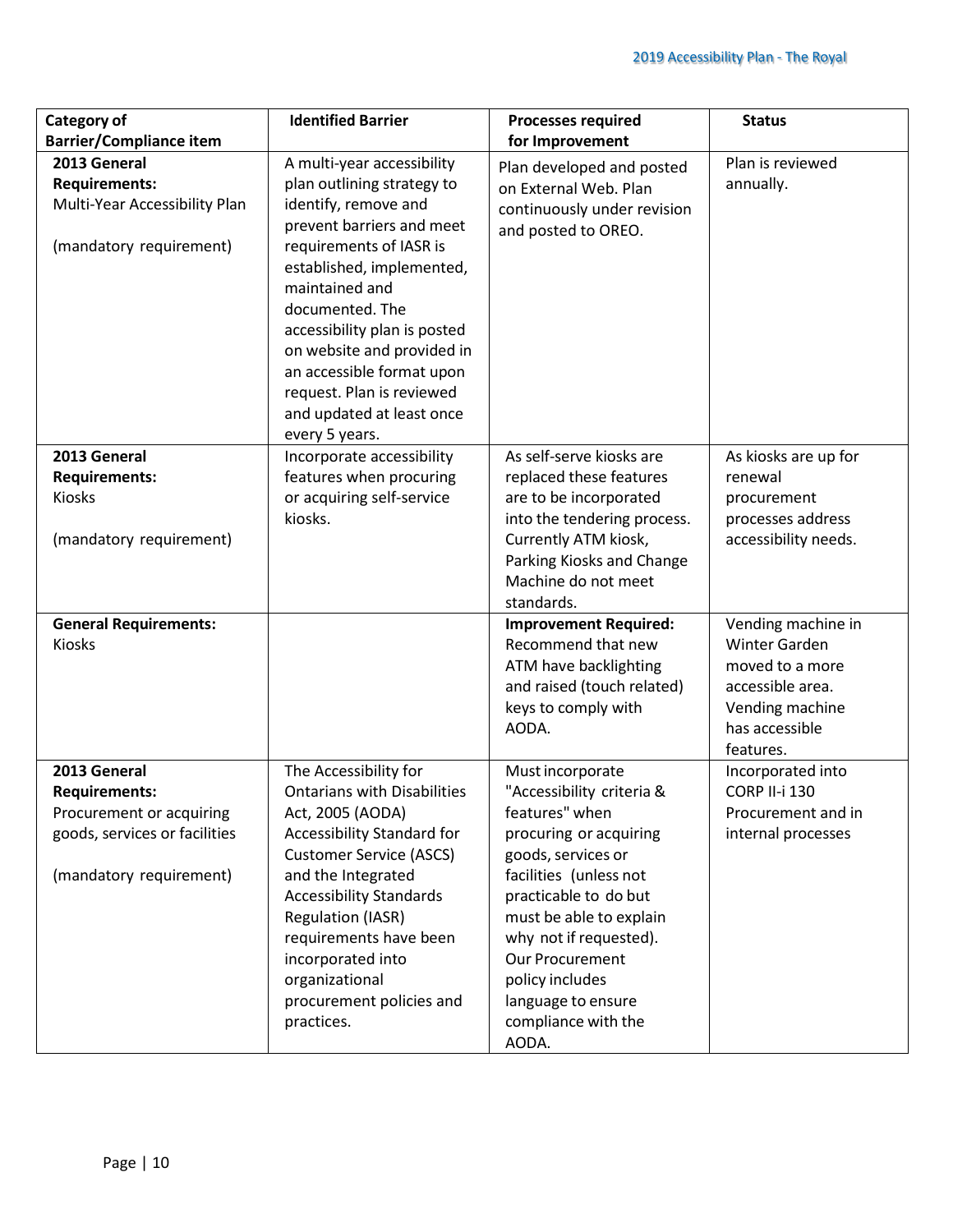| Category of                       | <b>Identified Barrier</b>                                | <b>Processes required</b>                              | <b>Status</b>         |
|-----------------------------------|----------------------------------------------------------|--------------------------------------------------------|-----------------------|
| <b>Barrier/Compliance item</b>    |                                                          | for Improvement                                        |                       |
| 2013 General                      |                                                          |                                                        | Completed             |
| <b>Requirements:</b>              |                                                          |                                                        |                       |
| File Accessibility Report by      |                                                          |                                                        |                       |
| Dec 31st, 2013                    |                                                          |                                                        |                       |
| (mandatory requirement)           |                                                          |                                                        |                       |
| 2013 Information &                | Provide appropriate                                      | CORP II-i 150 Providing a                              | Resources available   |
| <b>Communications:</b>            | resources for staff in                                   | Barrier Free Environment,                              | via L&D, PALMS        |
| <b>Educational &amp; Training</b> | regards to accessibility                                 | CORP II-i 151 Accessible                               | (online training      |
| <b>Resources and materials</b>    |                                                          | Formats & CORP XI 140                                  | system) and           |
|                                   |                                                          | <b>Animal Visitation (Therapy</b>                      | through corporate     |
| (mandatory requirement)           |                                                          | & Service Animals/Pets)                                | policies.             |
|                                   |                                                          | have tools for staff. Three                            |                       |
|                                   |                                                          | Mandatory Accessibility e-                             |                       |
|                                   |                                                          | modules for staff to                                   |                       |
|                                   |                                                          | complete.                                              |                       |
| 2013 Information &                | All persons participating in                             | Part of corporate                                      | All staff have        |
| <b>Communications:</b>            | development of                                           | mandatory orientation                                  | mandatory             |
| <b>Training to Educators</b>      | organizational policy and                                | program. Staff are                                     | awareness training    |
|                                   | other persons who provide                                | required to review training                            | which ensures         |
| (mandatory requirement)           | goods, services or facilities                            | module.                                                | educators have the    |
|                                   | on behalf of the                                         |                                                        | appropriate training  |
|                                   | organization, receive                                    |                                                        | as well.              |
| 2014 General                      | training                                                 |                                                        | All staff have        |
| <b>Requirements:</b>              | Training is appropriate to<br>the duties of the training | Part of mandatory training<br>requirements for all new | mandatory awareness   |
| Training of all staff &           | participants                                             | staff. Three Mandatory                                 | training.             |
| volunteers                        |                                                          | Accessibility e-modules for                            |                       |
| (mandatory requirement)           |                                                          | staff to complete.                                     |                       |
| 2014 Information &                | Internet and Intranet                                    | By Jan 2014 all content                                | Website built in 2013 |
| <b>Communications:</b>            | meets technical                                          | and all websites meet                                  | with WCAG 2.0         |
| Information Technology-All        | requirements of WCAG 2.0                                 | WCAG 2.0 $A$ – and moving                              | compliance in mind.   |
| new internet websites &           | on required schedule. This                               | towards level AA by 2021.                              |                       |
| web content must conform          | applies to websites and                                  | Currently upgrading all in-                            |                       |
| with WCAG 2.0 A standards         | web content that an                                      | house e-learning and                                   |                       |
|                                   | organization controls                                    | training to be accessible.                             |                       |
| (mandatory requirement)           | directly or through a                                    |                                                        |                       |
|                                   | contractual relationship                                 |                                                        |                       |
|                                   | that allows for                                          |                                                        |                       |
|                                   | modification of the                                      |                                                        |                       |
|                                   | product. This applies to                                 |                                                        |                       |
|                                   | web content published on                                 |                                                        |                       |
|                                   | a website after January 1,                               |                                                        |                       |
|                                   | 2012                                                     |                                                        |                       |
|                                   |                                                          |                                                        |                       |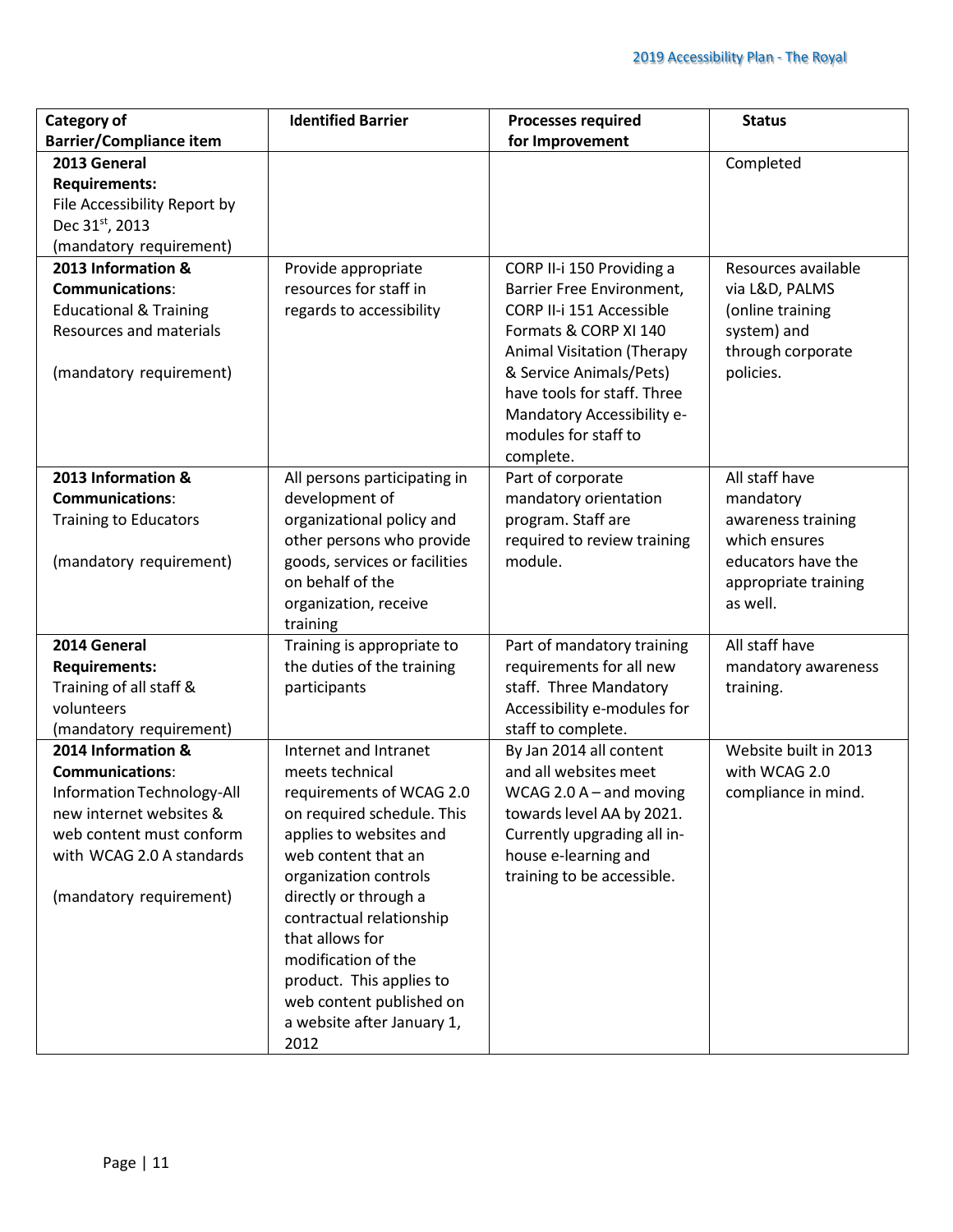| <b>Category of</b>                 | <b>Identified Barrier</b> | <b>Processes required</b>      | <b>Status</b>          |
|------------------------------------|---------------------------|--------------------------------|------------------------|
| <b>Barrier/Compliance item</b>     |                           | for Improvement                |                        |
| 2014 Information &                 | Ensure feedback processes | Feedback system for            | <b>Client Feedback</b> |
| <b>Communications:</b>             | are accessible by         | <b>Client Concerns to have</b> | System receives        |
| <b>Accessible Feedback Process</b> | accessible formats and/or | enhanced feature on            | Accessibility          |
|                                    | communication supports    | external Web to allow for      | concerns (internal     |
| (mandatory requirement)            | upon request.             | feedback process.              | & External). Clients,  |
|                                    |                           | Currently any concerns         | staff and visitors     |
|                                    |                           | received by C& F Relations     | are able to provide    |
|                                    |                           | Coordinator are triaged to     | Accessibility related  |
|                                    |                           | Director-                      | feedback through       |
|                                    |                           | OHSS/appropriate               | the email or via       |
|                                    |                           | person(s). Posted to           | <b>Client Feedback</b> |
|                                    |                           | External & Internal Web.       | system                 |
| <b>Information &amp;</b>           |                           | Accessibility related          |                        |
| <b>Communications:</b>             |                           | concerns are submitted         |                        |
| <b>Accessible Feedback Process</b> |                           | primary through our            |                        |
|                                    |                           | Accessibility email. The       |                        |
|                                    |                           | <b>Coordinator of Client</b>   |                        |
|                                    |                           | and Family Relations           |                        |
|                                    |                           | receives accessibility         |                        |
|                                    |                           | related feedback and           |                        |
|                                    |                           | passes the information         |                        |
|                                    |                           | on the appropriate             |                        |
|                                    |                           | parties including the          |                        |
|                                    |                           | Accessibility Committee.       |                        |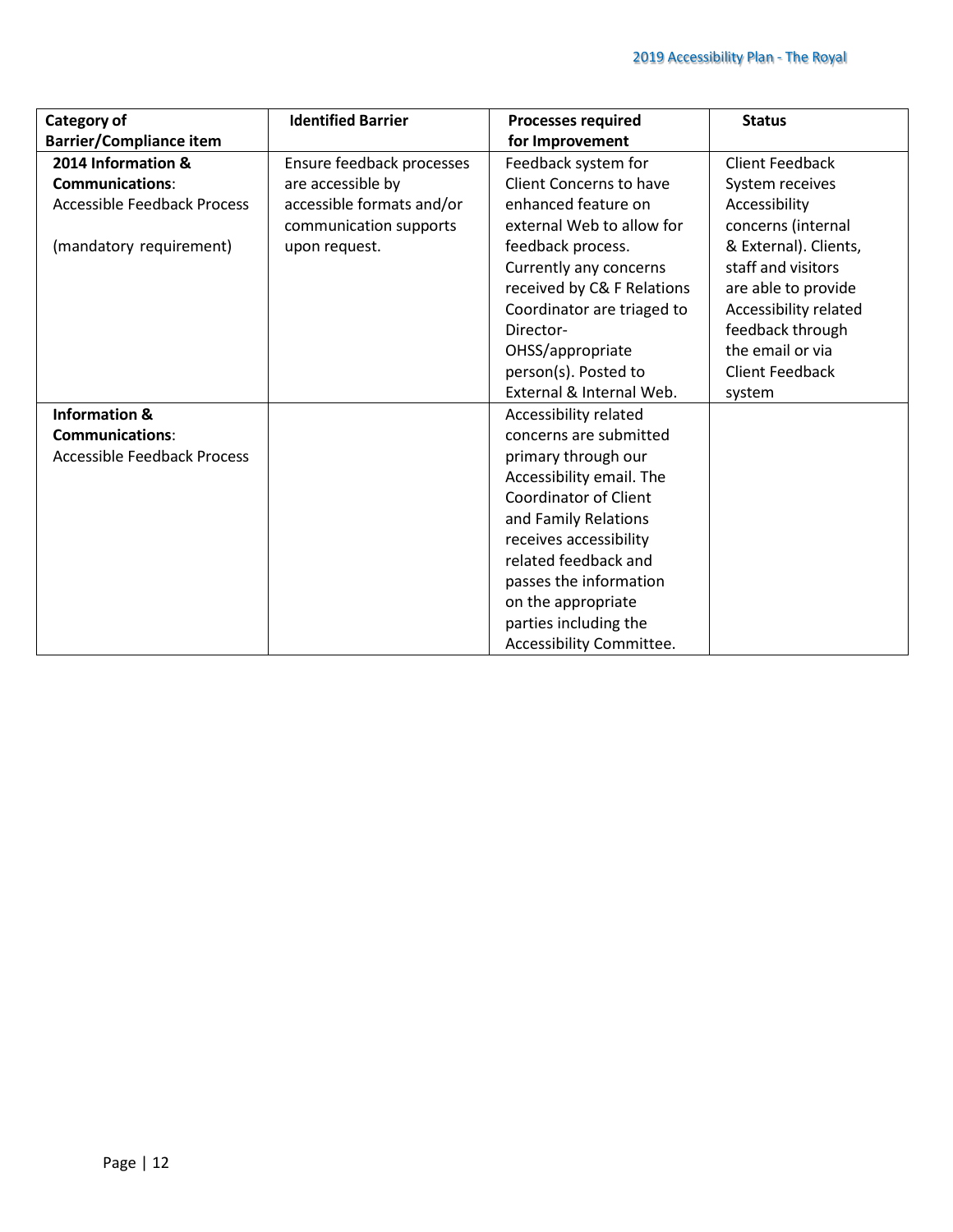| Category of                     | <b>Identified Barrier</b>   | <b>Processes required</b>   | <b>Status</b>              |
|---------------------------------|-----------------------------|-----------------------------|----------------------------|
| <b>Barrier/Compliance item</b>  |                             | for Improvement             |                            |
| 2014 Employment:                | Notify about                | Incorporated into job       | Postings, offer            |
| • Recruitment                   | accommodation in            | postings and offer          | letters and                |
| • Accommodation                 | recruitment process         | letters/emails. CORP IV-i   | confirmations              |
|                                 |                             | 120 Return to Work and      | address                    |
| • Return to Work                | Notify selected job         |                             |                            |
| • Performance                   | applicants of the           | CORP IV-i 121 Return to     | accommodation.             |
| Management, Career              | availability of             | Work Following a Non-       |                            |
| Development and                 | accommodations              | Occupational Injury or      |                            |
| redeployment                    | Develop written process     | Illness.                    |                            |
|                                 | for documented individual   |                             |                            |
| (mandatory requirement)         | accommodation plans         |                             |                            |
|                                 | Develop a documented        |                             |                            |
|                                 | return-to-work process      |                             |                            |
|                                 | Include accessibility       |                             |                            |
|                                 | considerations in           |                             |                            |
|                                 | performance                 |                             |                            |
|                                 | management processes        |                             |                            |
|                                 | Include accessibility       |                             |                            |
|                                 | considerations and          |                             |                            |
|                                 | individual accommodation    |                             |                            |
|                                 | plans in career             |                             |                            |
|                                 | development and             |                             |                            |
|                                 | advancement and             |                             |                            |
|                                 | redeployment, including     |                             |                            |
|                                 | additional responsibilities |                             |                            |
|                                 | within current position.    |                             |                            |
| 2015 General                    |                             |                             | Completed                  |
| <b>Requirements:</b>            |                             |                             |                            |
| File Accessibility Report by    |                             |                             |                            |
| Dec 31st, 2015                  |                             |                             |                            |
| (mandatory requirement)         |                             |                             |                            |
| 2015 Information &              | Accessible formats and      | CORP II-i 151 Accessible    | Process in place within    |
| <b>Communication:</b>           | communication supports      | Formats outlines process    | policy. All staff can fill |
| <b>Accessible Formats &amp;</b> | are provided in a timely    | for requesting. Information | out request on behalf of   |
| <b>Communication Supports</b>   | manner that takes into      | posted to external web      | the requestor.             |
|                                 | account the person's        | with contact information    |                            |
| (mandatory requirement)         | accessibility needs due to  | for requests                |                            |
|                                 | disability and - at a cost  |                             |                            |
|                                 | that is no more than the    |                             |                            |
|                                 | regular cost charged to     |                             |                            |
|                                 | other persons.              |                             |                            |
| 2015 Information &              |                             |                             | <b>Currently Library</b>   |
| <b>Communication:</b>           |                             |                             | Services is able to        |
| Educational Libraries - print-  |                             |                             | accommodate                |
| based resources                 |                             |                             | requests.                  |
| (mandatory requirement)         |                             |                             |                            |
|                                 |                             |                             |                            |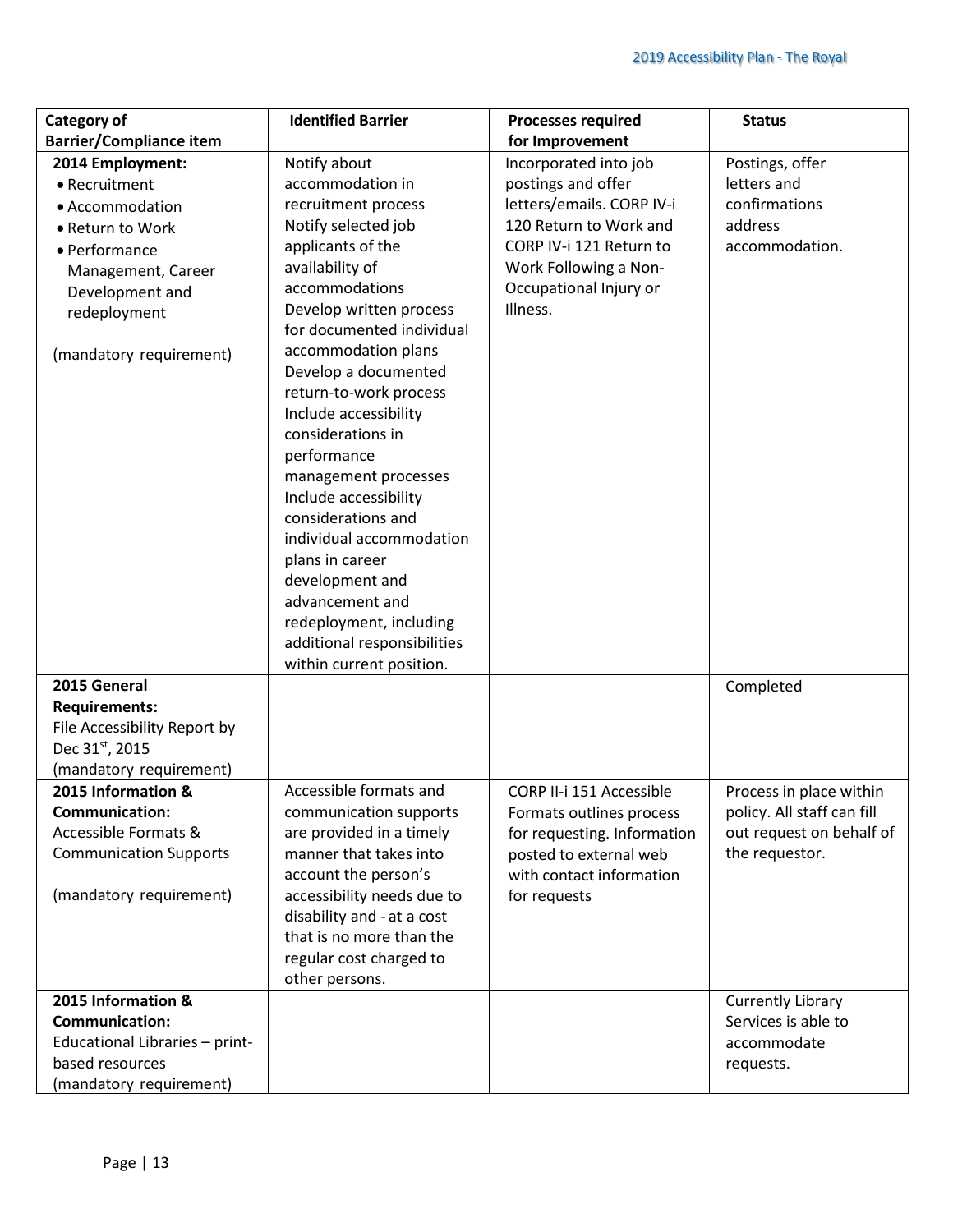| Category of                        | <b>Identified Barrier</b> | <b>Processes required</b>                           | <b>Status</b>              |
|------------------------------------|---------------------------|-----------------------------------------------------|----------------------------|
| <b>Barrier/Compliance item</b>     |                           | for Improvement                                     |                            |
| 2015 Information &                 |                           | <b>Professional Development</b>                     | Training/Education/Publi   |
| <b>Communication:</b>              |                           | Event promotions include                            | c Sessions are all able to |
| Producers of educational or        |                           | AODA identification and                             | accommodate requests       |
| training materials                 |                           | coordinators/event staff                            | for accessible             |
|                                    |                           | trained to assist guests                            | formats/communication.     |
| (mandatory requirement)            |                           | with all classifications of                         |                            |
|                                    |                           | disabilities. L&D has                               |                            |
|                                    |                           | purchased equipment to                              |                            |
|                                    |                           | support persons with                                |                            |
|                                    |                           | hearing and visual                                  |                            |
|                                    |                           | impairments. Auditorium                             |                            |
|                                    |                           | facility equipped with                              |                            |
|                                    |                           | elevator for access to                              |                            |
|                                    |                           | lower level and spaces                              |                            |
|                                    |                           | across upper bowl for                               |                            |
|                                    |                           | wheelchair access.                                  |                            |
|                                    |                           | Continue to provide                                 |                            |
|                                    |                           | interpretation services via                         |                            |
|                                    |                           | <b>Canadian Hearing Society</b>                     |                            |
|                                    |                           | upon request.                                       |                            |
| 2016 Design of Public              |                           | Recreational trail at                               | Completed                  |
| <b>Spaces (Make accessible</b>     |                           | ROMHC has been in                                   |                            |
| new or redeveloped):               |                           | existence for over 50                               |                            |
| <b>Recreational Trails</b>         |                           | years when the time                                 |                            |
| (mandatory requirement)            |                           | comes to re-create or                               |                            |
|                                    |                           | redesign, will apply                                |                            |
|                                    |                           | accessibility requirements                          |                            |
|                                    |                           |                                                     |                            |
| 2016 Design of Public              |                           | Acquired picnic tables                              | Completed                  |
| <b>Spaces (Make accessible</b>     |                           | summer 2015 which                                   |                            |
| new or redeveloped):               |                           | meet accessibility                                  |                            |
| Outdoor public use eating<br>areas |                           | requirements                                        |                            |
| (mandatory requirement)            |                           |                                                     |                            |
| 2016 Design of Public              |                           | New youth basketball                                | Completed                  |
| <b>Spaces (Make accessible</b>     |                           | court - which meet                                  |                            |
| new or redeveloped):               |                           | accessibility requirements                          |                            |
| Outdoor play spaces                |                           |                                                     |                            |
| (mandatory requirement)            |                           |                                                     |                            |
| 2016 Design of Public              |                           |                                                     | Completed                  |
| <b>Spaces (Make accessible</b>     |                           | Area leading to basketball<br>court has been paved. |                            |
| new or redeveloped):               |                           | Formally, soft and grassy                           |                            |
| Exterior paths of travel           |                           | area                                                |                            |
|                                    |                           |                                                     |                            |
| (mandatory requirement)            |                           |                                                     |                            |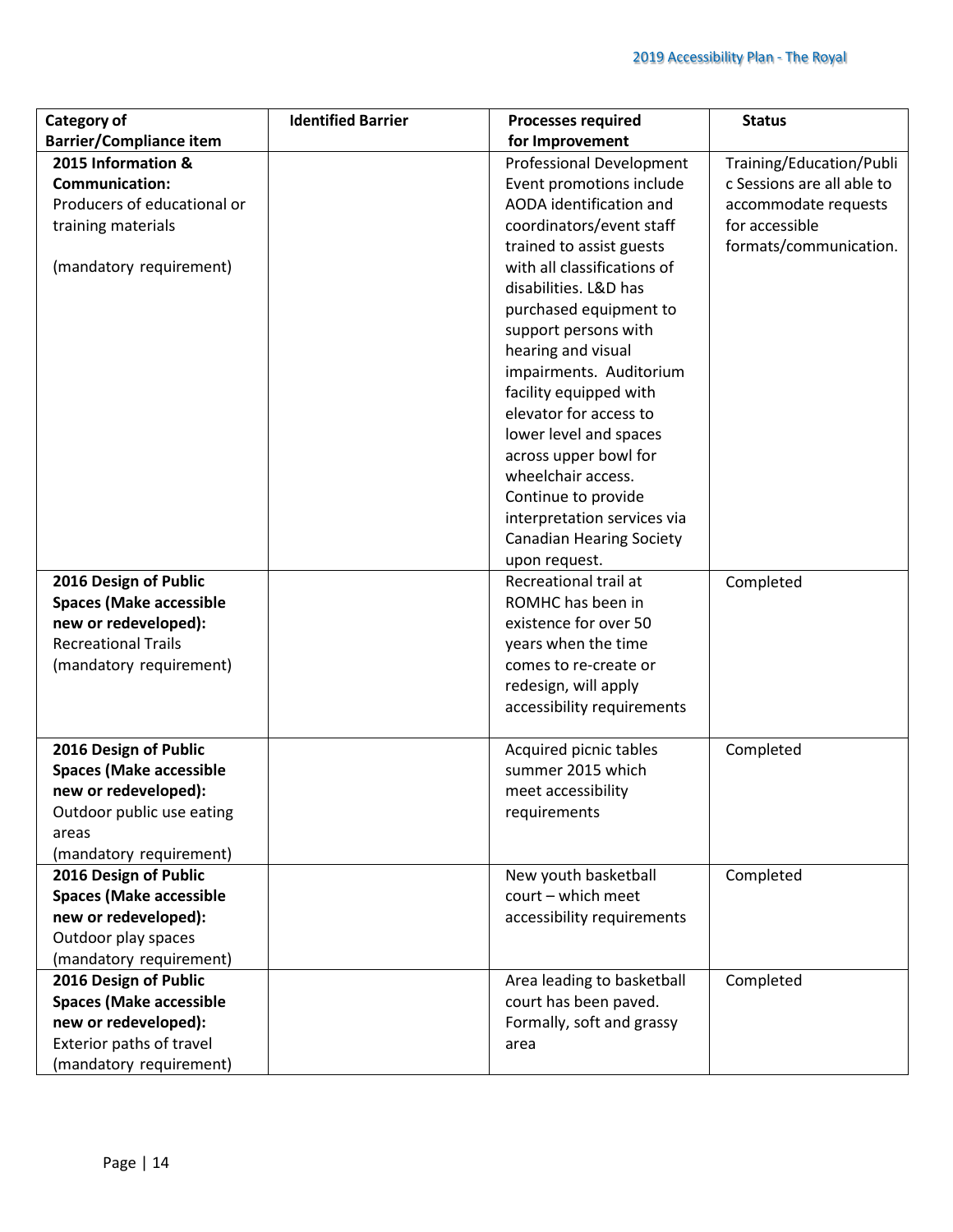| <b>Category of</b>             | <b>Identified Barrier</b> | <b>Processes required</b>  | <b>Status</b>        |
|--------------------------------|---------------------------|----------------------------|----------------------|
| <b>Barrier/Compliance item</b> |                           | for Improvement            |                      |
| 2016 Design of Public          |                           | ROMHC -560 Regular         | The Royal meets the  |
| <b>Spaces (Make accessible</b> |                           | stalls, 24 APP stalls      | requirement of 4% of |
| new or redeveloped):           |                           | ROP-27 Regular stalls, 2   | parking stalls being |
| On and off street parking lots |                           | APP stall.                 | accessible.          |
| (mandatory requirement)        |                           |                            |                      |
| 2016 Design of Public          |                           | Service counters, fixed    | Ongoing              |
| <b>Spaces (Make accessible</b> |                           | queuing guides and         |                      |
| new or redeveloped):           |                           | waiting areas with fixed   |                      |
| Service counters, fixed        |                           | seating- new admitting     |                      |
| queuing guides and waiting     |                           | office and Carlingwood     |                      |
| areas with fixed seating       |                           | accessibility requirements |                      |
| (mandatory requirement)        |                           | were incorporated.         |                      |
| 2016 Design of Public          |                           | Ongoing maintenance of     | Ongoing              |
| <b>Spaces (Make accessible</b> |                           | facility (i.e. snow        |                      |
| new or redeveloped):           |                           | removal salting,           |                      |
| Maintain accessible elements   |                           | demarcation of             |                      |
| of public spaces               |                           | accessible access, etc.)   |                      |
| (mandatory requirement)        |                           | in place. Ensure that      |                      |
|                                |                           | sites are wheel chair      |                      |
|                                |                           | accessible all the time    |                      |
| 2017 General                   |                           |                            | Completed            |
| <b>Requirements:</b>           |                           |                            |                      |
| File Accessibility Report by   |                           |                            |                      |
| Dec 31st, 2017                 |                           |                            |                      |
| (mandatory requirement)        |                           |                            |                      |
| 2019 General                   |                           |                            |                      |
| <b>Requirements:</b>           |                           |                            |                      |
| File Accessibility Report by   |                           |                            |                      |
| Dec 31st, 2019                 |                           |                            |                      |
| (mandatory requirement)        |                           |                            |                      |
| 2020 Information &             |                           |                            |                      |
| <b>Communications:</b>         |                           |                            |                      |
| Educational Libraries-         |                           |                            |                      |
| multimedia/digital             |                           |                            |                      |
| resources                      |                           |                            |                      |
| (mandatory requirement)        |                           |                            |                      |
| 2020 Information &             |                           |                            |                      |
| <b>Communications:</b>         |                           |                            |                      |
| Producers of educational       |                           |                            |                      |
| or training materials -        |                           |                            |                      |
| supplementary print            |                           |                            |                      |
| materials                      |                           |                            |                      |
| (mandatory requirement)        |                           |                            |                      |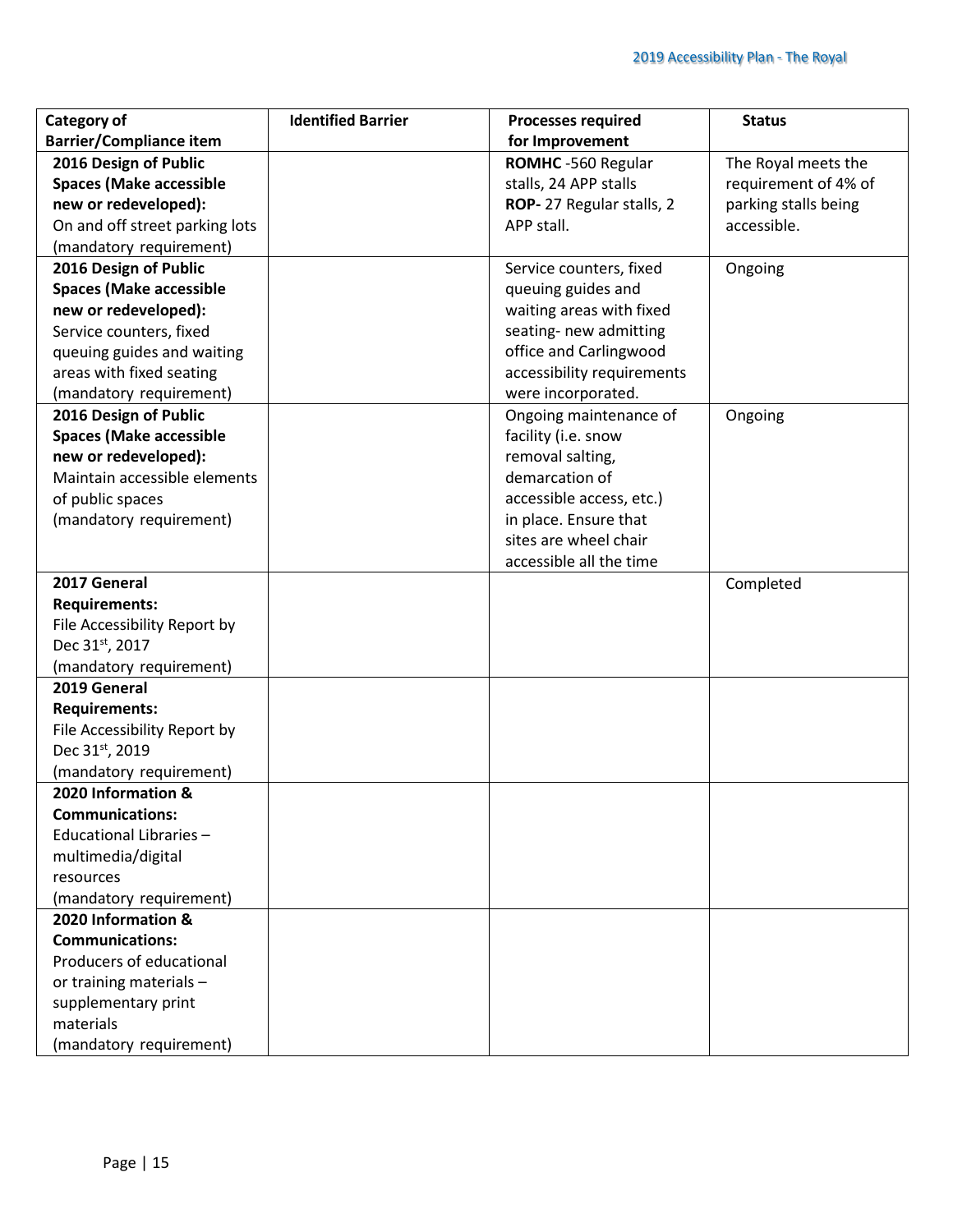| Category of                    | <b>Identified Barrier</b> | <b>Processes required</b> | <b>Status</b> |
|--------------------------------|---------------------------|---------------------------|---------------|
| <b>Barrier/Compliance item</b> |                           | for Improvement           |               |
| 2021 Information &             |                           |                           |               |
| <b>Communications:</b>         |                           |                           |               |
| All internet websites and      |                           |                           |               |
| web content conforms           |                           |                           |               |
| with WCAG2.0 level AA          |                           |                           |               |
| (excluding live caption and    |                           |                           |               |
| audio description)             |                           |                           |               |
| (mandatory requirement)        |                           |                           |               |
| 2021 General                   |                           |                           |               |
| <b>Requirements:</b>           |                           |                           |               |
| File Accessibility Report by   |                           |                           |               |
| Dec 31 <sup>st</sup> , 2021    |                           |                           |               |
| (mandatory requirement)        |                           |                           |               |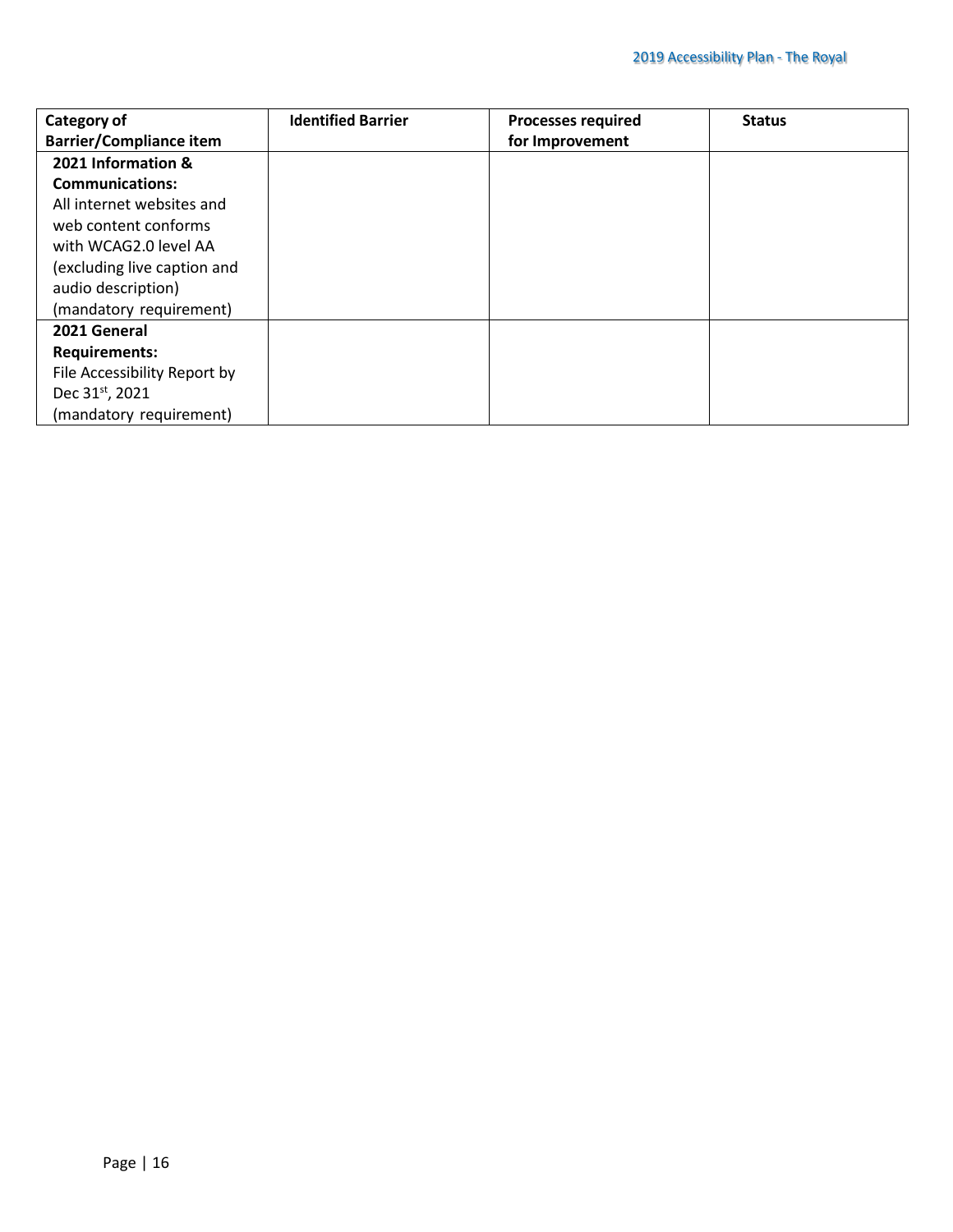# Appendix 1



#### **Accessibility (AODA) Committee Terms of Reference**

|                                                                           | TITLE: ACCESSIBILITY (AODA) COMMITTEE |                                 |
|---------------------------------------------------------------------------|---------------------------------------|---------------------------------|
| <b>Issued and</b><br><b>Senior Management Team</b><br><b>Approved By:</b> | APPROVAL DATE: February 3, 2016       |                                 |
|                                                                           |                                       | Date Reviewed: January 29, 2019 |
|                                                                           |                                       | Date Revised: July 17, 2019     |

| Role                    | The Accessibility (AODA) Committee has been established to develop and maintain<br>a plan for ensuring the adherence to the applicable standards from AODA, 2005<br>across the ROHCG. The aim of the plan is to identify and facilitate the removal of<br>barriers to equal access amongst persons with disabilities, including patients, their<br>families, visitors and staff of the ROHCG.                                                                                                                                                                                                                                                                                                                                                                                                                                                                                                                                                                                                                                                                                                                                                                                                                                                |
|-------------------------|----------------------------------------------------------------------------------------------------------------------------------------------------------------------------------------------------------------------------------------------------------------------------------------------------------------------------------------------------------------------------------------------------------------------------------------------------------------------------------------------------------------------------------------------------------------------------------------------------------------------------------------------------------------------------------------------------------------------------------------------------------------------------------------------------------------------------------------------------------------------------------------------------------------------------------------------------------------------------------------------------------------------------------------------------------------------------------------------------------------------------------------------------------------------------------------------------------------------------------------------|
| <b>Responsibilities</b> | Key:<br>Contribute to the development of the accessibility plan (AODA)<br>٠<br>Monitor and report on compliance with relevant legislation and provide<br>٠<br>quarterly updates<br>Represent key areas of The Royal to ensure departments are informed of<br>$\bullet$<br>requirements, and to support and submit updates on implementation<br>actions<br>Participate in the communication and dissemination of accessibility<br>initiatives and the ROHCG Accessibility plan<br>Accountability:<br>The role of the committee is to provide a vehicle to monitor and report on<br>compliance with accessibility legislation and objectives and for the<br>exchange of information among those responsible for accessibility tasks<br>and functions at The Royal.<br>Provide an (at least) annual update on the Accessibility plan to the Board of<br>Trustees, Senior Management, the Family Advisory Council and the Client<br><b>Advisory Council</b><br>Educational:<br>Share information about emerging standards/legislation<br>Raise accessibility issues and strategies beyond the compliance level and<br>seek opportunities for enhanced access, communication and accountability<br>across The Royal for people with disabilities. |
| Membership &<br>Voting  | Accessibility issues cut across all departments at The Royal, and emerging<br>standards will emphasize different kinds of barriers such as communications or the<br>built environment thus a broad membership is necessary to ensure integrated<br>implementation strategies. Membership will be comprised of representatives from<br>across the organization and will include but not be limited to:<br>a) Representative from Facilities Management<br>b) Representatives from Clinical Staff<br>c) Representatives from Human Resources<br>d) Representatives of Royal Ottawa Place, Carlingwood, FTU and STU                                                                                                                                                                                                                                                                                                                                                                                                                                                                                                                                                                                                                             |